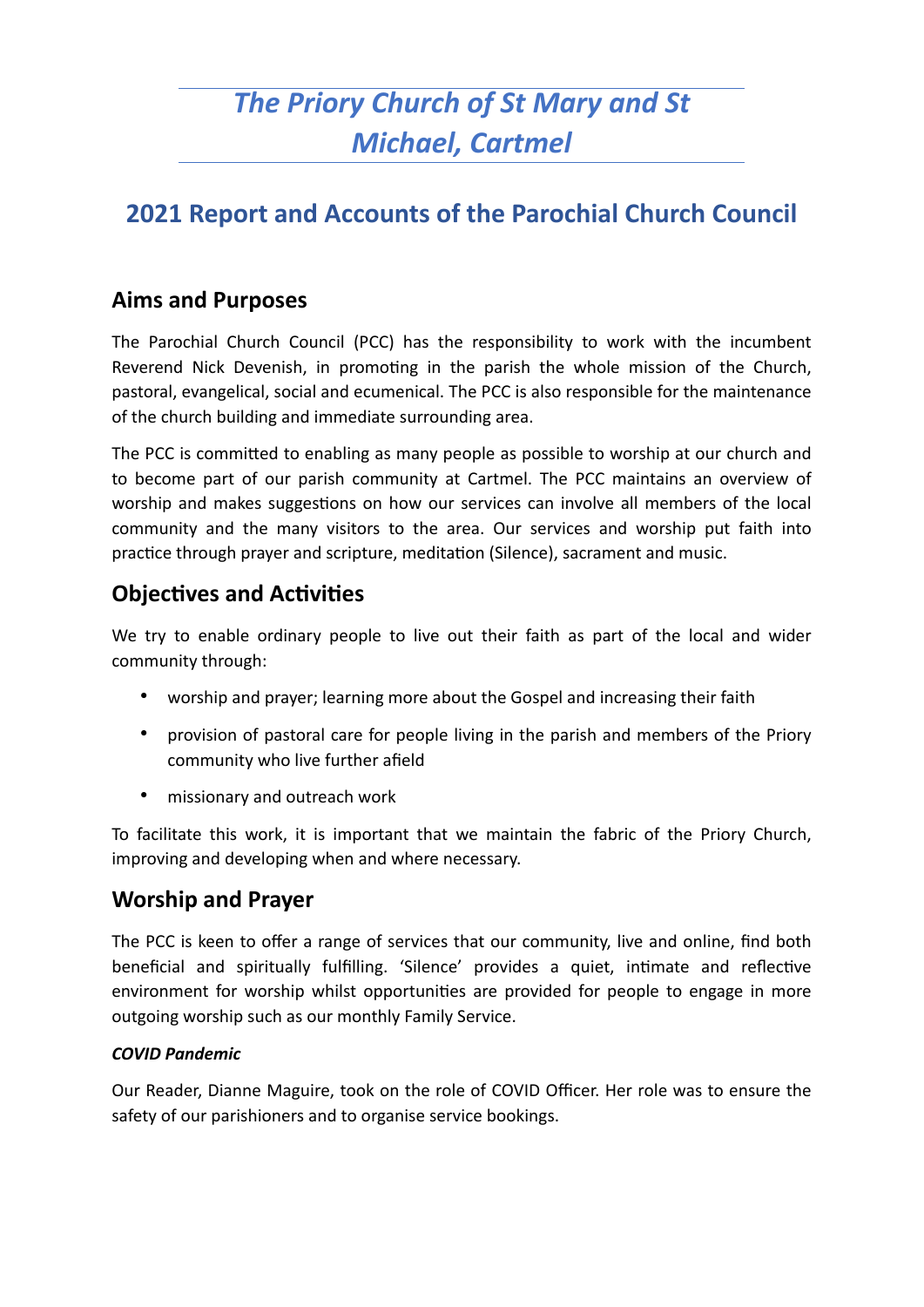As a result of the pandemic a service of Compline has been streamed each weeknight at 9.00pm (and continues to be so) through which a new community of worshippers from the UK and abroad has been established. The Vicar continues to write a weekly Reflection for our mailing list.

In January 2021 the vicar and wardens decided that services should continue to be online or separate streamed services. This was agreed by the PCC at their January 'zoom' meeting.

With no Lent course this year, members of the Priory community were invited to join the Vicar in the reading of St John's Gospel at 10.00am each morning.

A 'virtual' Good Friday Service took place, but there were two services on Easter morning (9.30 and 10.30) for which booking was necessary for the limited places available at the west end of the Priory. Bookings continued to be taken in the spring and early summer months.

In May eight choristers were permitted to sing in the Town Choir and this number was gradually increased as restrictions were eased. The choir were able to return to the chancel when restrictions were lifted; Choral Evensong and the monthly 9.30 Family Service were reintroduced in September.

The Christmas services were much better attended than had been anticipated: Nine Lessons and Carols; a Crib Service outside in the Priory grounds and a Christmas morning service.

Although limited in number we were able to allow our community to celebrate and thank God at the milestones of the journey through life. Through baptism we thank God for the gift of life, in marriage public vows are exchanged with God's blessing and through funeral and memorial services family and friends express their grief and give thanks for the life which is now complete in this world and to commend the person into God's keeping. Despite the fact that the priory remained closed until 4th April, two baptisms and three weddings were celebrated; fourteen funerals were held and two memorial services for Priory members – Clare Bell and Ron Radley. The Vicar also took weddings and funerals at St Peter's Field Broughton and St Peter's Finsthwaite.

### **Deanery Synod**

Three members of the PCC sit on the Deanery Synod: Dianne Maguire, Simon McCleery and Val Richardson. There have been three meetings during the year.

### **Priory Care**

Some members of our congregation are unable to attend church due to sickness or age. This year has been particularly difficult as a result of the pandemic, but our Reader, Dianne Maguire, has regular contact by phone, email or personal visits with all our members who request and will celebrate communion by extension.

Dianne took over the role from Joy Rutter who carried out the task of visiting with sensitivity and conscientiousness.

### **Mission and Evangelism**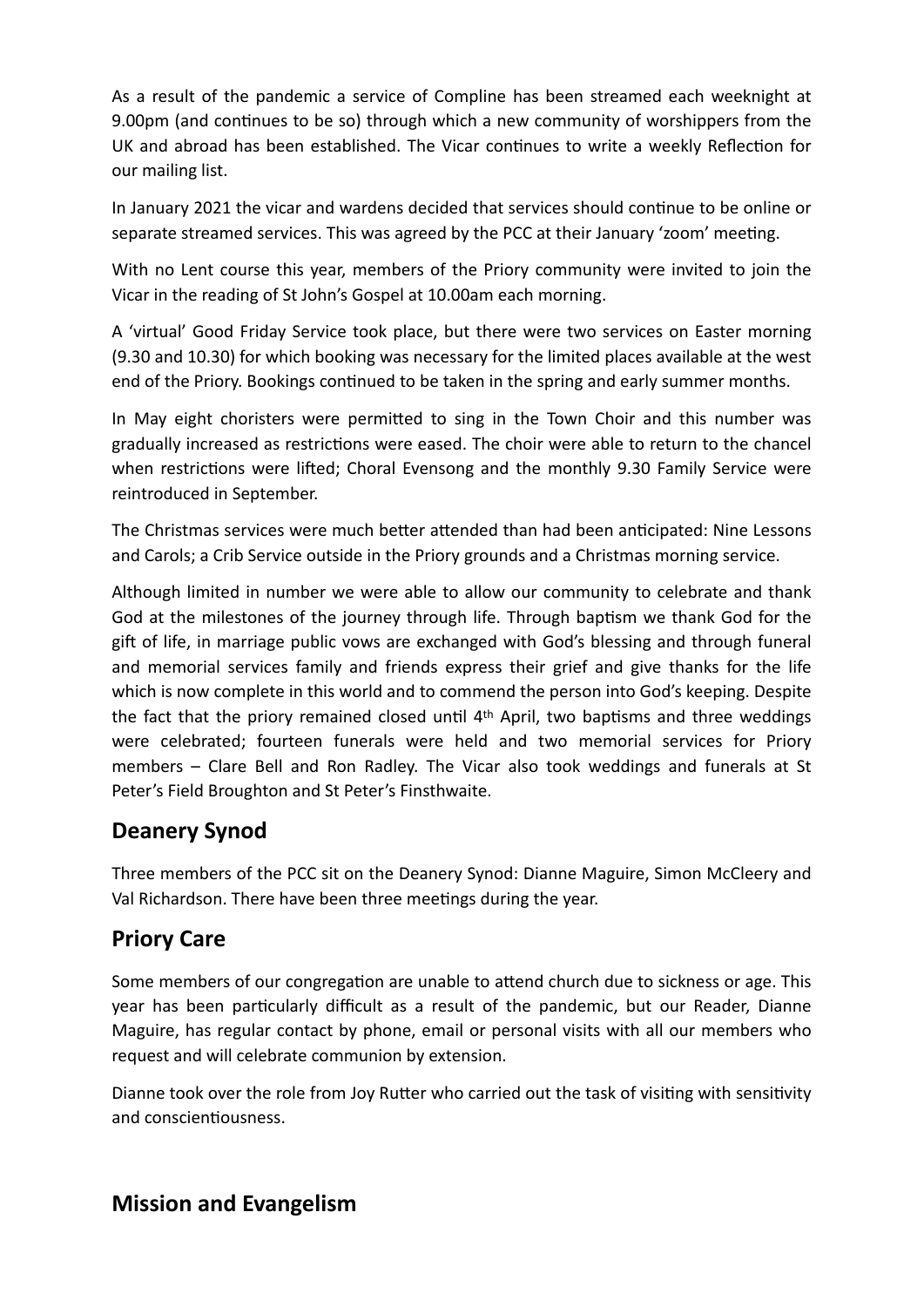#### *Our mission is to reach out, to support, to be supported and to be inclusive so that all can know the love of Jesus and to experience the growth of God's kingdom. (Cartmel Priory: Towards the next 800 years)*

Helping those in need is a demonstration of our faith. Several Barrow Food Bank appeals have taken place during the year, and these have been well resourced by members of the congregation and village.

Although not on such a grand scale as 2020, Christmas gifts were taken to all elderly and frail members of the Priory and village communities. Again, thanks are due to those who organised, packed and distributed the gifts.

Annabel Hunt has worked to keep everyone up to date with all changes which have taken place due to COVID. She has emailed weekly service sheets which have kept everyone informed of the important matters affecting our church and the Vicar's weekly Reflections articles that help develop our knowledge and trust in Jesus.

The Priory Shop continues to be part of our Outreach programme, and despite lockdown, shielding, mask wearing and social distancing the shop has again acted as a source not only of income for the Priory but as a focal point for visitors to the church. A warm welcome (if behind a mask) is given and the literature and goods on sale remain a powerful witness to our faith and outreach.

*Face2Face at Cartmel* was a mask-based exhibition which encouraged visitors and locals to reflect on the previous year and to use a mask to express the emotions felt about the pandemic. Our two schools and Montessori Nursery entered into the spirit of the event when almost the whole west end of the Priory was filled with a colourful display of masks – a moving exhibition drawing in people from around the country. The proceeds of the event were shared between the Priory and local mental health charities.

*Cartmel Village Christmas* again brought in hundreds of people to the Priory, with children queuing to see Santa and the choir singing carols - another example of Priory and Community working together.

#### *Mothers' Union*

Although unable to meet in the early part of the year members of the MU and friends enjoyed Afternoon Tea at the Hospice in June, shared with the Deanery in a Service of Meditation in September and held their own Advent Meditation in November. Christmas lunch was enjoyed at Hampsfell Hotel. Everyone expressed their gratitude to Pat Foulerton (Leader) who had visited and/or phoned members throughout the period of the pandemic. Pat's care is greatly appreciated.

The **Priory School** held two Carol Services (to ensure safe distancing) and a Nativity presentation by the **Cartmel Primary School** was also staged.

A Vision Morning to enable PCC members to get together in person to review the document *Towards the next 800 years* had been planned for the autumn; unfortunately, this had to be delayed. It is anticipated that this will take place in the spring of 2022.

### **Volunteers**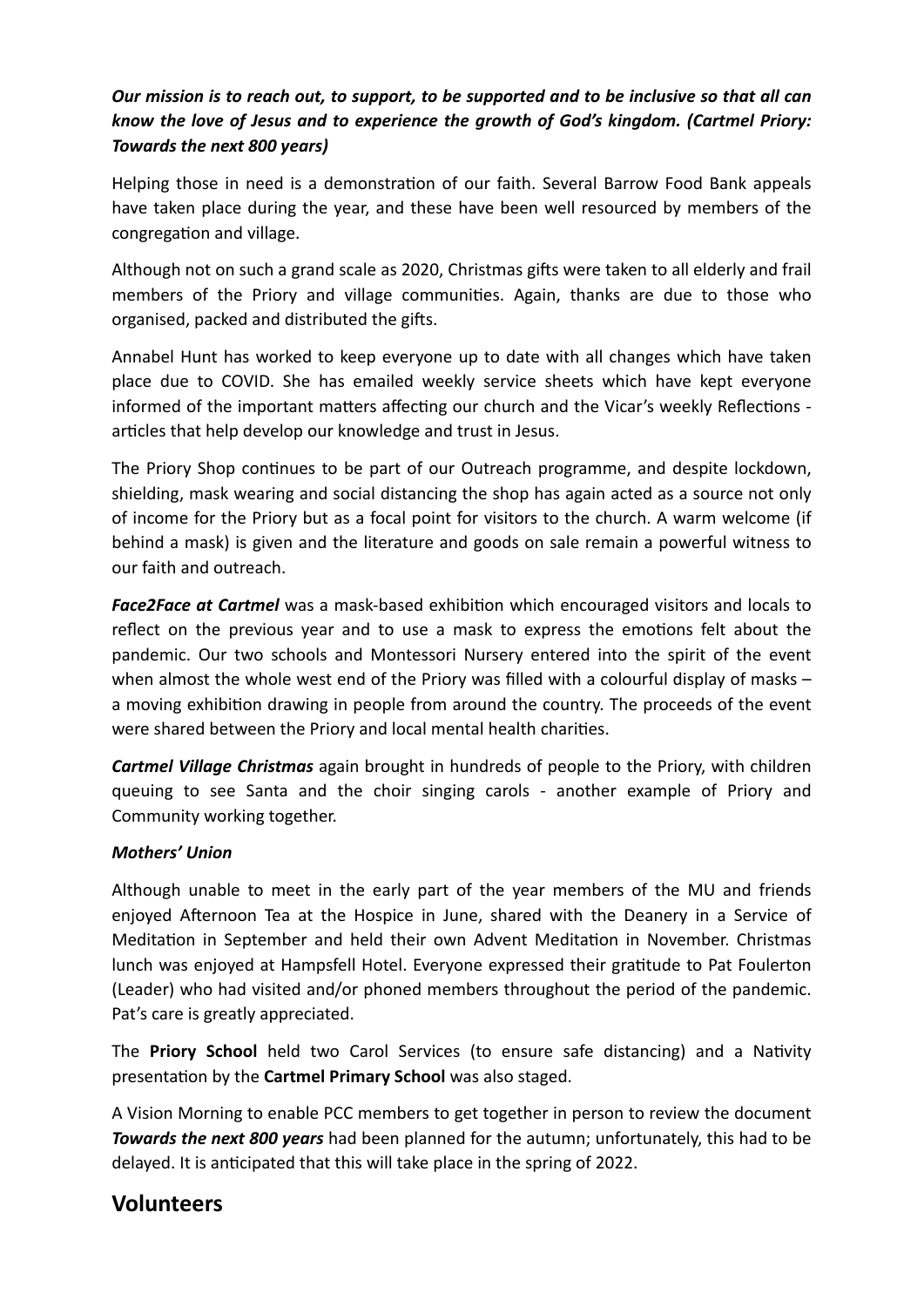We would like to thank all the volunteers who work so hard to make our church the community it is. Mention should be made of the Wardens who work tirelessly on our behalf and the Treasurer, the recently retired Dr Roger Baxter and now Dr Fiona Smith, appointed by the PCC to succeed him.

The shop is manned by volunteers from across the Peninsula and their faithful service following the pandemic is greatly appreciated by the PCC. Shop hours have been reduced, but even so, a minimum of 4 hours of supervision is needed from Monday to Saturday.

The bell ringers play an important role in the witness of the Priory; prior to ringing recommencing, the bells were inspected for safety by the Diocesan inspection team. Sandie Mills stood down from her role as Tower Captain in March; Bob Somerset has taken on the role, with Helen Scott acting as secretary.

The Wardens are grateful to the small number of the congregation prepared to act as stewards for services during 2021. With the precautions needed it has not been an easy task and the handful of people fulfilling the role have been meticulous in the care they have taken.

# **The Priory Church Building**

We want our church to be open as often as possible for private prayer and for visitors. The rota of welcomers and shop stewards has enabled us to continue this ideal in the latter part of 2021. However, the hours of opening now vary as the PCC feels it important to ensure that when visitors arrive there is not only a welcome, but that visitors and members of the Priory congregation can be kept safe by following the necessary guidelines.

In order to preserve the building, the Priory Church has remained heated throughout the pandemic closure, although this has in some measure also resulted in falling masonry in the south transept and the closing off of pews until the matter was dealt with.

The plans for the new build at the north of the Priory have been re-assessed to ensure they are future proof and thus fit for purpose in the years to come. The necessary archaeological dig revealed nothing of any significance, and we now await more detailed drawings from the architect.

# **Cartmel Priory School and Cartmel Primary School**

The staff at both Cartmel Church Schools have worked incredibly hard during a very difficult time with all the added stresses and work caused by the global pandemic. The headteachers and staff have worked tirelessly ensuring the support of the young people. Staff were needed to provide physical teaching in class as well as a virtual offer for those who were selfisolating. We continue to hold all who are connected to our schools in our prayers as we hopefully are moving out of the pandemic.

### **Pastoral Reorganisation**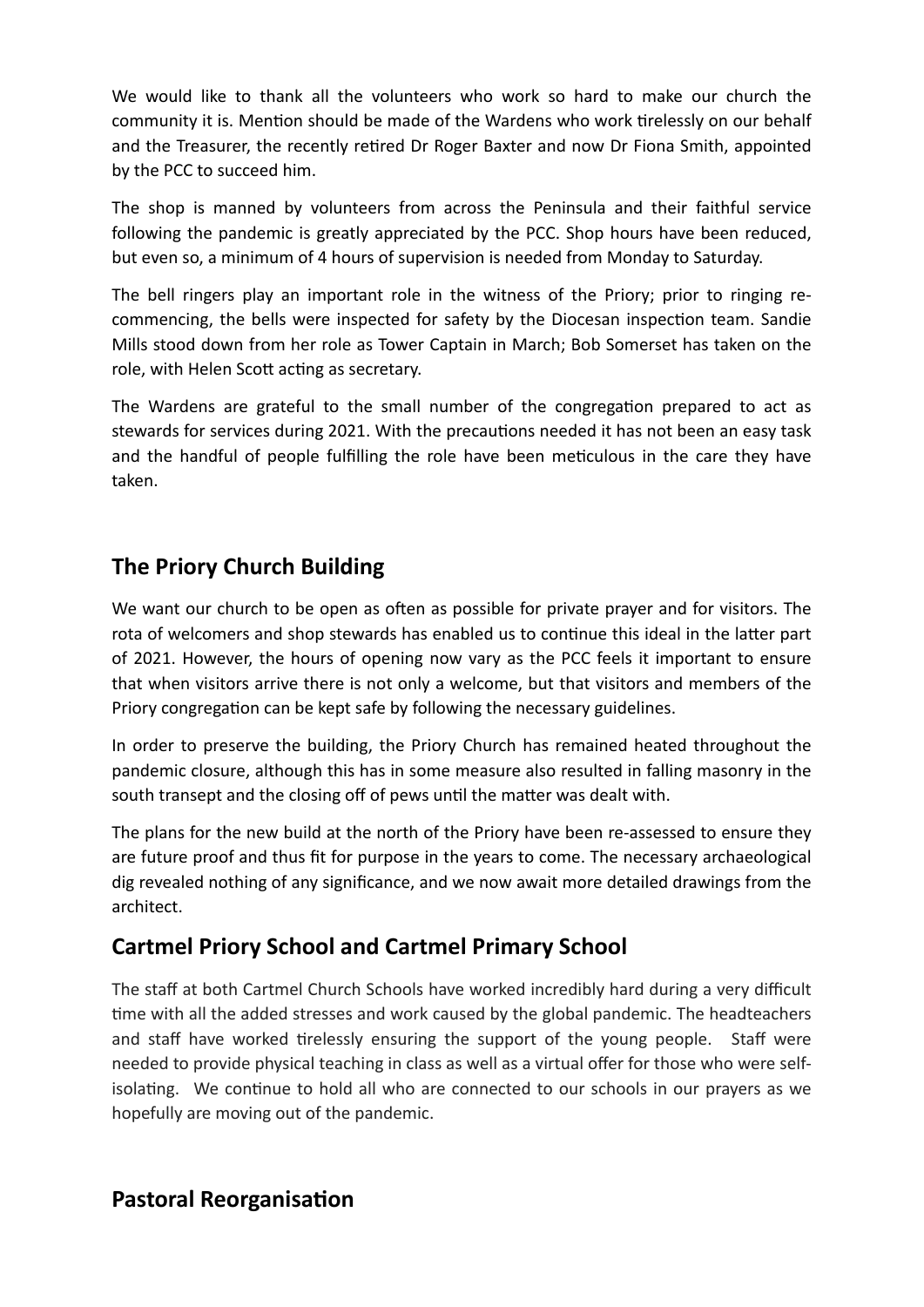The draft scheme for The Pastoral reorganisation is ongoing albeit slowly. Parishes have been working from May 2021 as though the reorganisation has been completed and to this end two interim vicars were appointed. Revd. Jane Maycock who is part time with responsibility for Flookburgh and Allithwaite and Revd. Jonathan Brewster who has responsibility for the parishes of Grange, Field Broughton and The Leven Valley Churches. The Priory vicar is in regular contact with the new interim vicars.

# **Electoral Roll**

Sandie Mills, our Electoral Roll Officer has reported that as of 31st December 2021 the following were recorded.

#### **Total number on roll: 165**

110 people are resident in the parish and 55 are non-resident Included in this number 4 people who have moved away during 2021 and 1 deceased person – Clare Bell.

## **Structure, Governance and Management**

The method of appointment of PCC members is set out in the Church Representation Rules. At the Priory Church the membership of the PCC consists of the Incumbent, Churchwardens, Reader and members elected by members of the Electoral Roll of the Priory. All those who attend our services are encouraged to register on the Electoral Roll and stand for election to the PCC.

The PCC members are responsible for making decisions on all matters of general concern and importance to the parish, including deciding on how the funds of the PCC are to be spent.

The full PCC met (of necessity via Zoom) nine times during 2021. Sub committees have not met, but Wardens have had regular Zoom meetings with the Vicar. However, Worship, Fabric, Finance and our two schools are permanent agenda items and have been reported on and thoroughly discussed. Ratified, signed minutes will be available in the Priory.

#### *Safeguarding & GDPR Officer* Mrs Dianne Maguire

Safeguarding training at the appropriate level has been undertaken by PCC members.

PPC members who have served at any time during 2021 until the date this report is approved are:

#### **Ex Officio members**:

- Incumbent: The Reverend Nick Devenish (Chairman)
- Reader: Mrs Dianne Maguire, representative on Deanery Synod
- Wardens: Mr John Iveson (Vice chairman)
- Mrs Tessa Pemberton
- Dr Roger Baxter (Treasurer) succeeded in September 2021 by